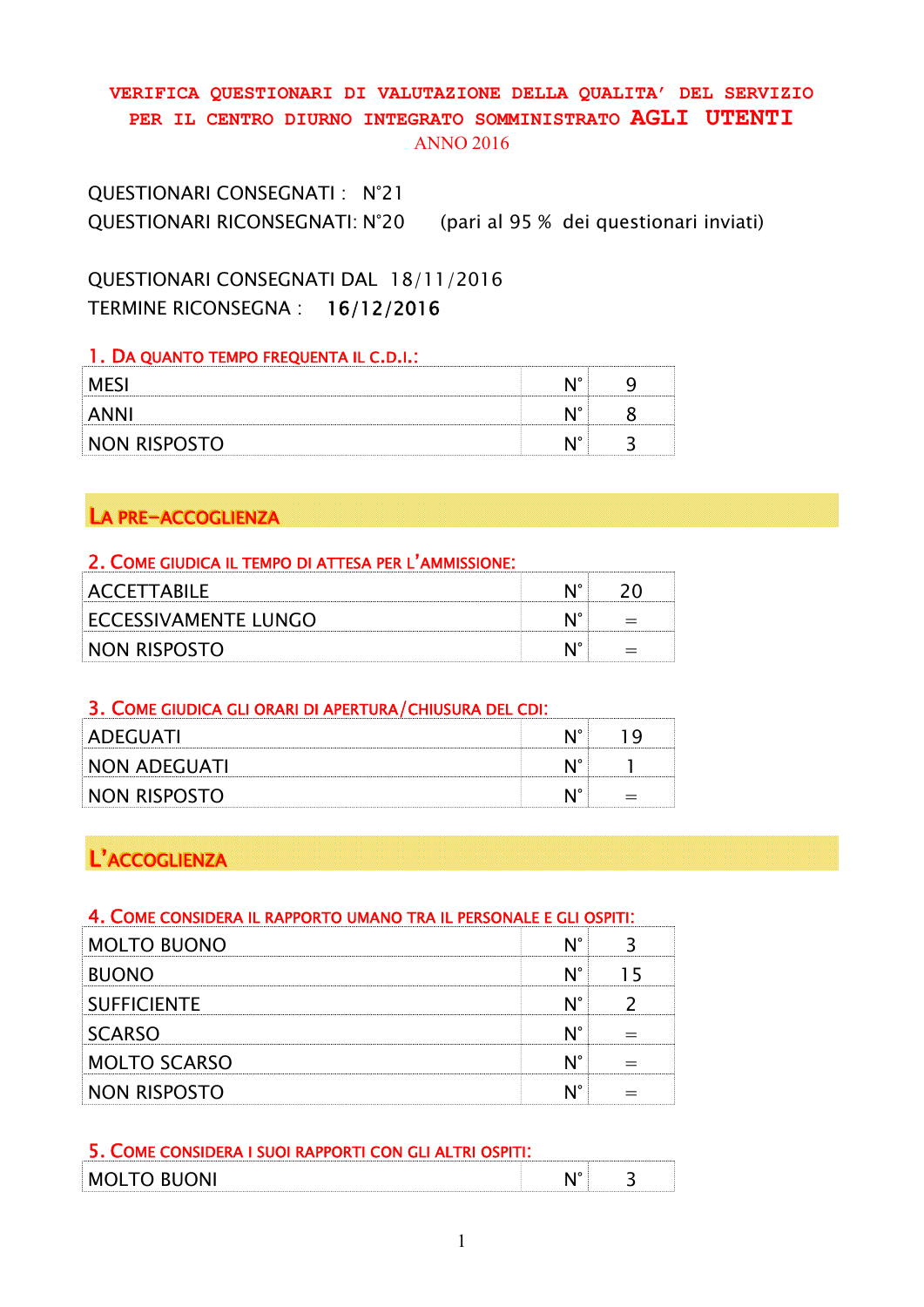| <b>SUFFICIENTI</b> |  |
|--------------------|--|
| SCARSI             |  |
| <b>OLTO SCARS</b>  |  |
| <b>DN RISPOSTO</b> |  |

# **IL TRASPORTO**

### 6. COME VALUTA IL SISTEMA DI TRASPORTO DEL C.D.I.:

| <b>MOLTO BUONO</b>          |  |
|-----------------------------|--|
| <b>BUONO</b>                |  |
| <b>SUFFICIENTE</b>          |  |
| SCARSO                      |  |
| <b>MOLTO SCARSO</b>         |  |
| NON RISPOSTO/NON USUFRUISCE |  |

### 7. RITIENE CHE IL TEMPO CHE TRASCORRE SUL PULLMAN SIA:

| ACCETTARILE               |  |
|---------------------------|--|
| <b>TROPPO LUNGO</b>       |  |
| NON RISPOSTO/NON UTILIZZA |  |
|                           |  |

# LA CURA DELLA PERSONA

### 8. COME VALUTA LA QUALITÀ DELLE CURE IGIENICHE CHE LE VENGONO GARANTITE:

| <b>MOLTO BUONA</b>        |  |
|---------------------------|--|
| <b>BUONA</b>              |  |
| <b>SUFFICIENTE</b>        |  |
| <b>SCARSA</b>             |  |
| <b>MOLTO SCARSA</b>       |  |
| NON RISPOSTO/NON UTILIZZA |  |

## 9. COME GIUDICA LA CURA DELLA PERSONA (PARRUCCHIERA, MANICURE, ECC….):

| <b>MOLTO BUONA</b>        |  |
|---------------------------|--|
| <b>BUONA</b>              |  |
| <b>SUFFICIENTE</b>        |  |
| <b>SCARSA</b>             |  |
| <b>MOLTO SCARSA</b>       |  |
| NON RISPOSTO/NON UTILIZZA |  |

# 10. COME GIUDICA LA QUALITA' DEL CIBO:

| n<br>$\check{~}$<br>.<br>.<br>-<br>- -<br>- | $\overline{10}$ |  |
|---------------------------------------------|-----------------|--|
|                                             |                 |  |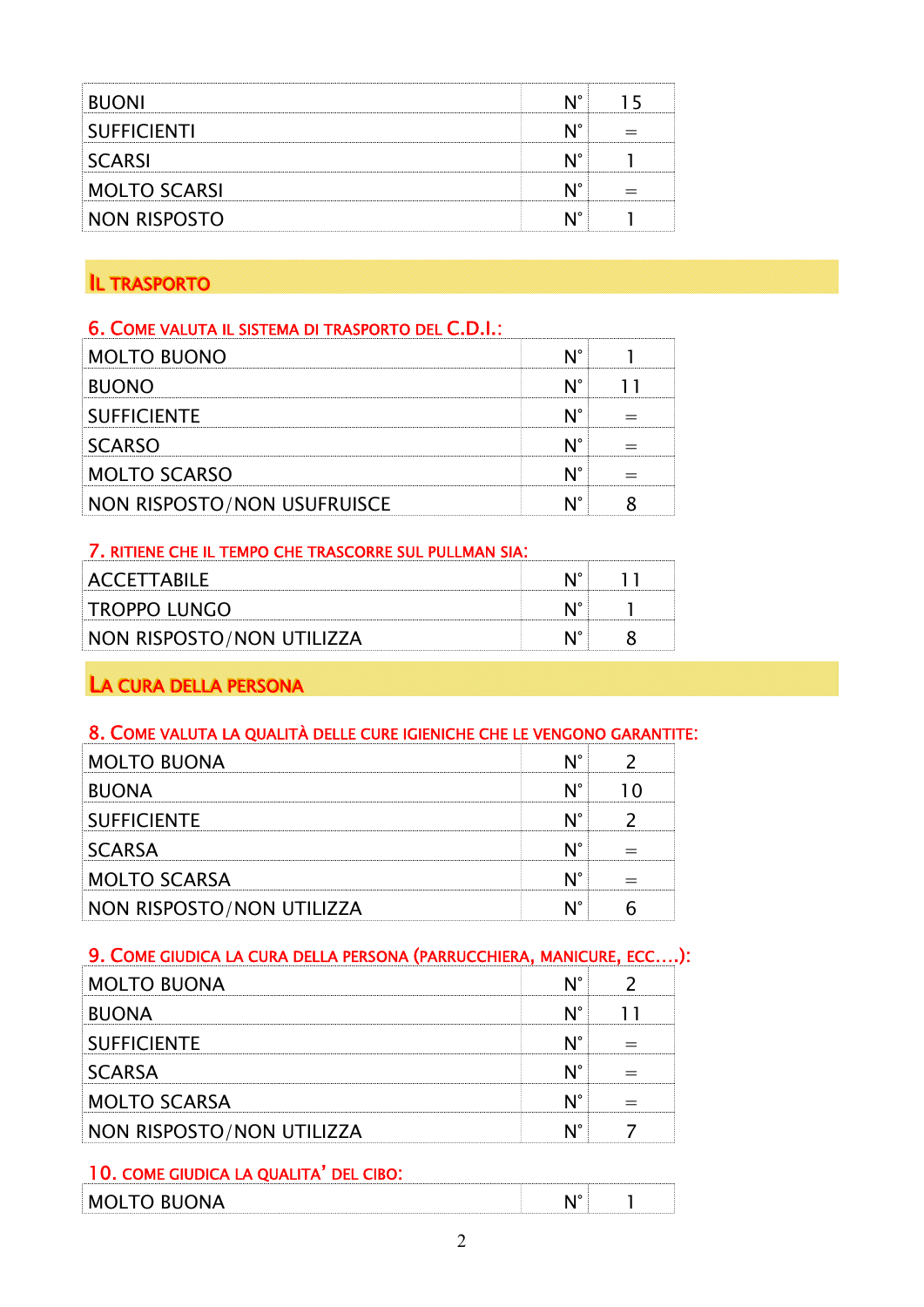| <b>BUONA</b>        |  |
|---------------------|--|
| <b>SUFFICIENTE</b>  |  |
| SCARSA              |  |
| <b>MOLTO SCARSA</b> |  |
| NON RISPOSTO        |  |

### 11. COME GIUDICA IL SERVIZIO DI REFEZIONE (PREPARAZIONE DELLA TAVOLA, PRESENTAZIONE E DISTRIBUZIONE DEI PASTI):

| <b>MOLTO BUONO</b>  |  |
|---------------------|--|
| <b>BUONO</b>        |  |
| <b>SUFFICIENTE</b>  |  |
| <b>SCARSO</b>       |  |
| <b>MOLTO SCARSO</b> |  |
| <b>NON RISPOSTO</b> |  |

### 12. COME CONSIDERA LA SOLLECITUDINE DEL PERSONALE NEI SUOI CONFRONTI:

| <b>MOLTO BUONO</b>  |  |
|---------------------|--|
| <b>BUONO</b>        |  |
| <b>SUFFICIENTE</b>  |  |
| SCARSO              |  |
| <b>MOLTO SCARSO</b> |  |
| ION RISPOSTO        |  |

### 13. COME GIUDICA L'ASSISTENZA INFERMIERISTICA A LEI FORNITA:

| IOLTO BUONA         |  |
|---------------------|--|
| <b>BUONA</b>        |  |
| <b>SUFFICIENTE</b>  |  |
| <b>SCARSA</b>       |  |
| <b>MOLTO SCARSA</b> |  |
| <b>NON RISPOSTO</b> |  |
|                     |  |

# L'ATTIVITÀ DI RIABILITAZIONE

### 14. COME VALUTA GLI INTERVENTI DI RIABILITAZIONE:

| <b>MOLTO BUONI</b> |  |
|--------------------|--|
| <b>BUONI</b>       |  |
| SUFFICIENTI        |  |
| SCARSI             |  |
| MOLTO SCARSI       |  |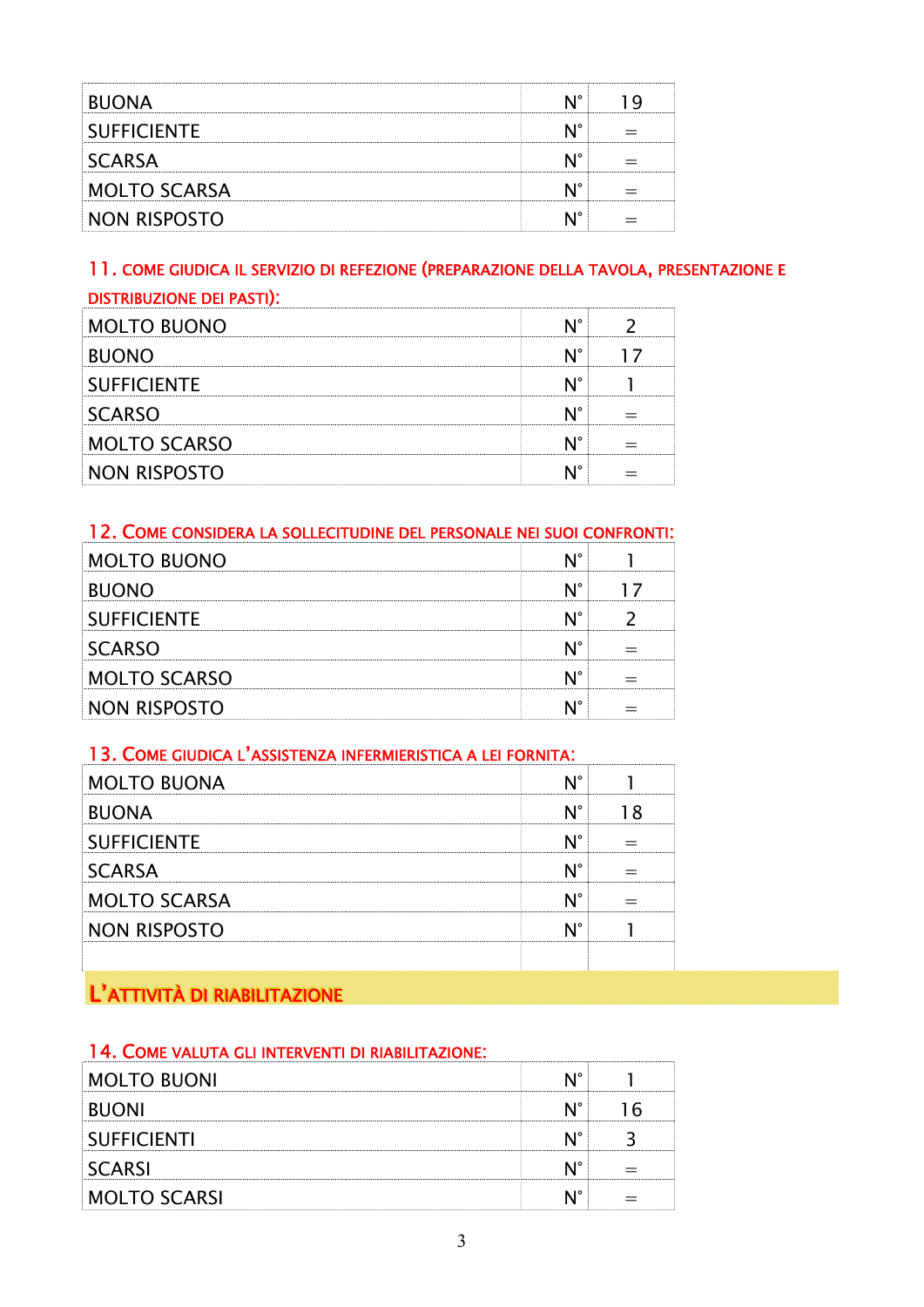| NON RISPOSTO/NON UTILIZZATO |  |  |
|-----------------------------|--|--|
|                             |  |  |

# L'ATTIVITÀ DI ANIMAZIONE

## 15. L'ATTIVITÀ DI ANIMAZIONE LE SEMBRA:

| <b>MOLTO BUONA</b>  |  |
|---------------------|--|
| <b>BUONA</b>        |  |
| <b>SUFFICIENTE</b>  |  |
| <b>SCARSA</b>       |  |
| <b>MOLTO SCARSA</b> |  |
| NON RISPOSTO        |  |

# IL CONTESTO:

### 16. COME GIUDICA IL COMFORT DEGLI SPAZI COMUNI :

| <b>MOLTO BUONO</b>  |  |
|---------------------|--|
| <b>BUONO</b>        |  |
| <b>SUFFICIENTE</b>  |  |
| <b>SCARSO</b>       |  |
| <b>MOLTO SCARSO</b> |  |
| <b>NON RISPOSTO</b> |  |

# 17. COME GIUDICA IL MICROCLIMA (TEMPERATURA, UMIDITA', AERAZIONE, ECC..) :

| <b>MOLTO BUONO</b>  |  |
|---------------------|--|
| <b>BUONO</b>        |  |
| <b>SUFFICIENTE</b>  |  |
| SCARSO              |  |
| <b>MOLTO SCARSO</b> |  |
| <b>NON RISPOSTO</b> |  |

# 18. COME GIUDICA IL LIVELLO DI PULIZIA DEI LOCALI E DEI SERVIZI IGIENICI DEL CDI :

| <b>IOLTO BUONO</b>  |  |
|---------------------|--|
| <b>BUONO</b>        |  |
| <b>SUFFICIENTE</b>  |  |
| SCARSO              |  |
| <b>MOLTO SCARSO</b> |  |
| NON RISPOSTO        |  |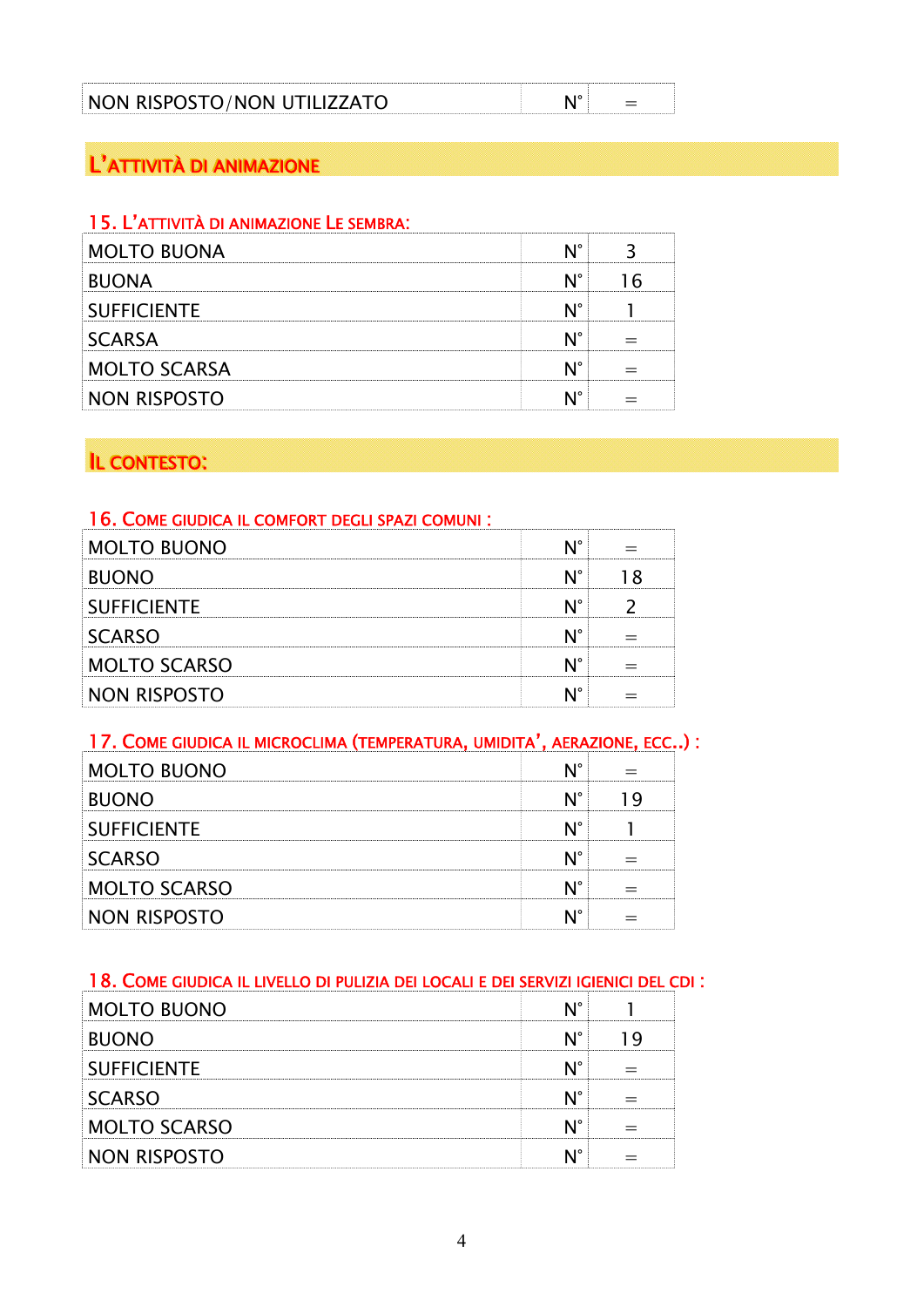# 19. COME GIUDICA IL LIVELLO DI PULIZIA DEGLI SPAZI COMUNI (CORRIDOI, SALE, PALESTRA,…) :

| <b>MOLTO BUONO</b>  |  |
|---------------------|--|
| <b>BUONO</b>        |  |
| <b>SUFFICIENTE</b>  |  |
| <b>SCARSO</b>       |  |
| <b>MOLTO SCARSO</b> |  |
| NON RISPOSTO        |  |

# GU "EFFETTI" DEL C.D.I.

### 20. DA QUANDO FREQUENTA IL C.D.I. ILSUO UMORE È:

| <b>MIGLIORATO</b> |  |
|-------------------|--|
| PEGGIORATO        |  |
| INVARIATO         |  |
| NON RISPOSTO      |  |

### 21. DA QUANDO FREQUENTA IL C.D.I. RITIENE, NEL SUO COMPLESSO, DI ESSERE MIGLIORATO?

| NON RISPOSTO<br> |  |
|------------------|--|

# NEL COMPLESSO.....

### 22. COME GIUDICA GLOBALMENTE LA PROFESSIONALITÀ DEL PERSONALE:

| <b>MOLTO BUONA</b>  |  |
|---------------------|--|
| <b>BUONA</b>        |  |
| <b>SUFFICIENTE</b>  |  |
| <b>SCARSA</b>       |  |
| <b>MOLTO SCARSA</b> |  |
| NON RISPOSTO        |  |

# 23. SE DOVESSE FORNIRE UN GIUDIZIO COMPLESSIVO, È SODDISFATTO DELL'ESPERIENZA IN ATTO:

| <b>MOLTISSIMO</b>   |  |
|---------------------|--|
| <b>MOLTO</b>        |  |
| ABBASTANZA          |  |
|                     |  |
| PER NULLA           |  |
| <b>NON RISPOSTO</b> |  |